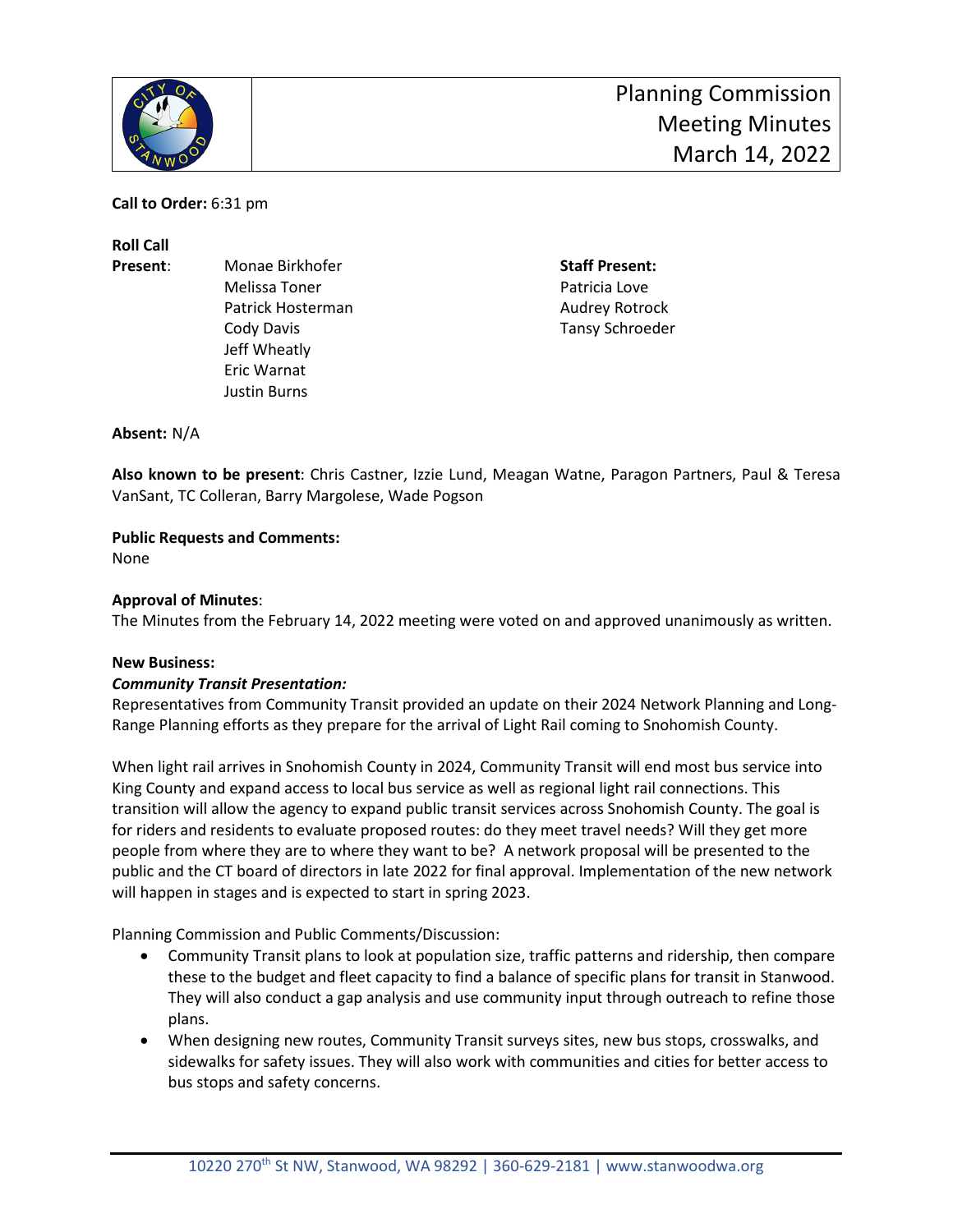

- Historically, some areas in the region have not been part of the Public Transportation Benefit Area (PTBA). Some of these excluded areas are working on being annexed into the PTBA.
- Transit Service will be reviewed in the Transportation Plan portion of the Comprehensive Plan review. During this review, sidewalks and other improvements can be added to the Capital Improvement list for public safety.

# *Bakerview PRD Application*

The applicant is proposing to construct a 114-lot single-family planned residential development. The project will consist of 74 detached single-family residences, 28 duplexes, and 12 townhomes. The project is located at 7510 284th Street NW. The site consists of one 20.07-acre parcel zoned Traditional Neighborhood (TN). Resident vehicular access to the site will be from 284th Street NW and connect to existing 281st Place NW and 74th Avenue NW. The proposed community will include open space tracts, storm water management, and street and landscaping improvements.

After discussing the Bakerview PRD application, the Commissioners and public had the following questions, concerns, and comments:

- Why are townhomes and duplexes allowed in this area, and not others? The Traditional Neighborhood (TN) zone is required by the Stanwood Municipal Code (SMC) to provide a variety of housing types such as single family residential (SFR), townhomes, duplexes, etc. with no more than 70% being SFR.
- Why are stormwater management areas also considered open space? Stormwater management areas will be vault-style and underground with the space above available as open space for things such as green spaces, recreation, trails, picnic areas, etc. The Commissioners would like to see the open spaces planned to be useable spaces.
- There are concerns over traffic congestion on 284<sup>th</sup> St. due to construction traffic and eventual new residents. A residential roundabout will be considered directly across from 75<sup>th</sup> Dr. to slow speed and ease traffic congestion. The City has road standards that developers are required to meet. This developer is dedicating land on the south side 284<sup>th</sup> St. to meet these standards. The Commissioners would like to see sidewalks installed on  $284<sup>th</sup>$  St. as well. Traffic studies are being conducted in other parts of town in order to relieve congestion. The update of the Transportation Plan and Non-Motorized Transportation during the Comprehensive Plan update will also address congestion.
- There are concerns about additional students joining an already overcrowded Cedarhome Elementary School. The Stanwood/Camano School District as a whole, has the capacity to accommodate this growth. The School District is updating their Comprehensive Plan and will address this concern with their update.
- There are concerns about whether existing public works infrastructure can handle a new, large development. During the review process of the developer's application, sewer and water capacity are evaluated as a whole. The developer is required to upgrade and/or install improvements to meet the necessary capacity.
- Concerns were raised about losing old growth trees on the property. The developers will be adding 482 replacement trees. Staff will discuss saving some of the old growth trees and proposed species and size of replacement trees with the developer.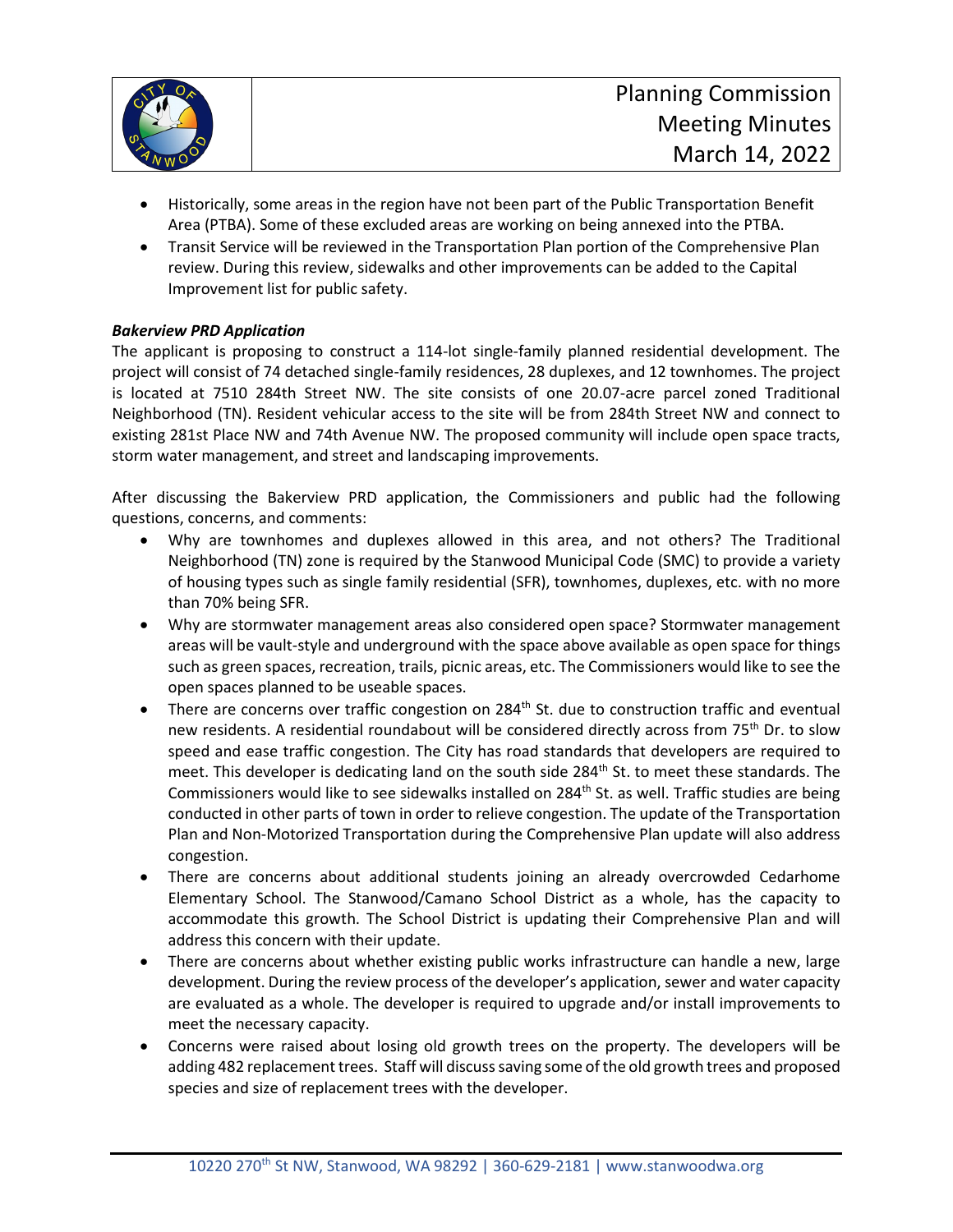

- The Commissioners would like to see a wide landscape buffer along 284<sup>th</sup> St. in order to buffer the back of new homes from the street.
- There are concerns about developments having a "cookie-cutter" appearance. According to SMC, developers are required to provide a variety floor plans and exterior elevations. This development in particular will have 8 different floor plans. Some homes will have alley loaded garages to further mitigate the look of uniformity.

## *Comprehensive Plan – Public Participation Plan:*

The Growth Management Act requires each city and county to review and update their Comprehensive Plans at least once every eight years. The legislature set a staggered schedule for cities and counties throughout the state to update their plans. Jurisdictions within King, Pierce, Kitsap, and Snohomish County are required to update their plans review by June 30, 2024. The legislature is currently reviewing a funding package that may extend that date till December 30, 2024.

The Growth Management Act requires local governments to create and broadly disseminate a Public Participation Plan that describes how the city will conducts its Comprehensive Plan Update outreach efforts.

The Commission unanimously supports the Public Participation Plan.

# *Comprehensive Plan – Vision Statement:*

#### *2024 Draft Vision Statement:*

Promote the City of Stanwood as the commercial and cultural center of the Greater Stanwood/Camano region by preserving its distinctive small-town character while strategically planning for future growth and economic development opportunities.

#### *Mission:*

The Mission of the City of Stanwood is to create and maintain a community where people can live, work and play in an environment that is safe, vibrant and aesthetically pleasing. Stanwood: is inclusive of everyone, includes the community in its decision-making process; ensures a thriving local economy, provides transparent government, and is responsive to the needs of the community.

The Commission approves the vision statement and the mission but would like to see more standards for "small-town character" included with the Municipal Code update.

#### **Old Business:**

None

#### **Miscellaneous Business**:

- Municipal Code and Comprehensive Plan binders were compiled and delivered to the Commissioners.
- The next Planning Commission meeting will be in-person with a hybrid approach to allow for citizens to listen in.